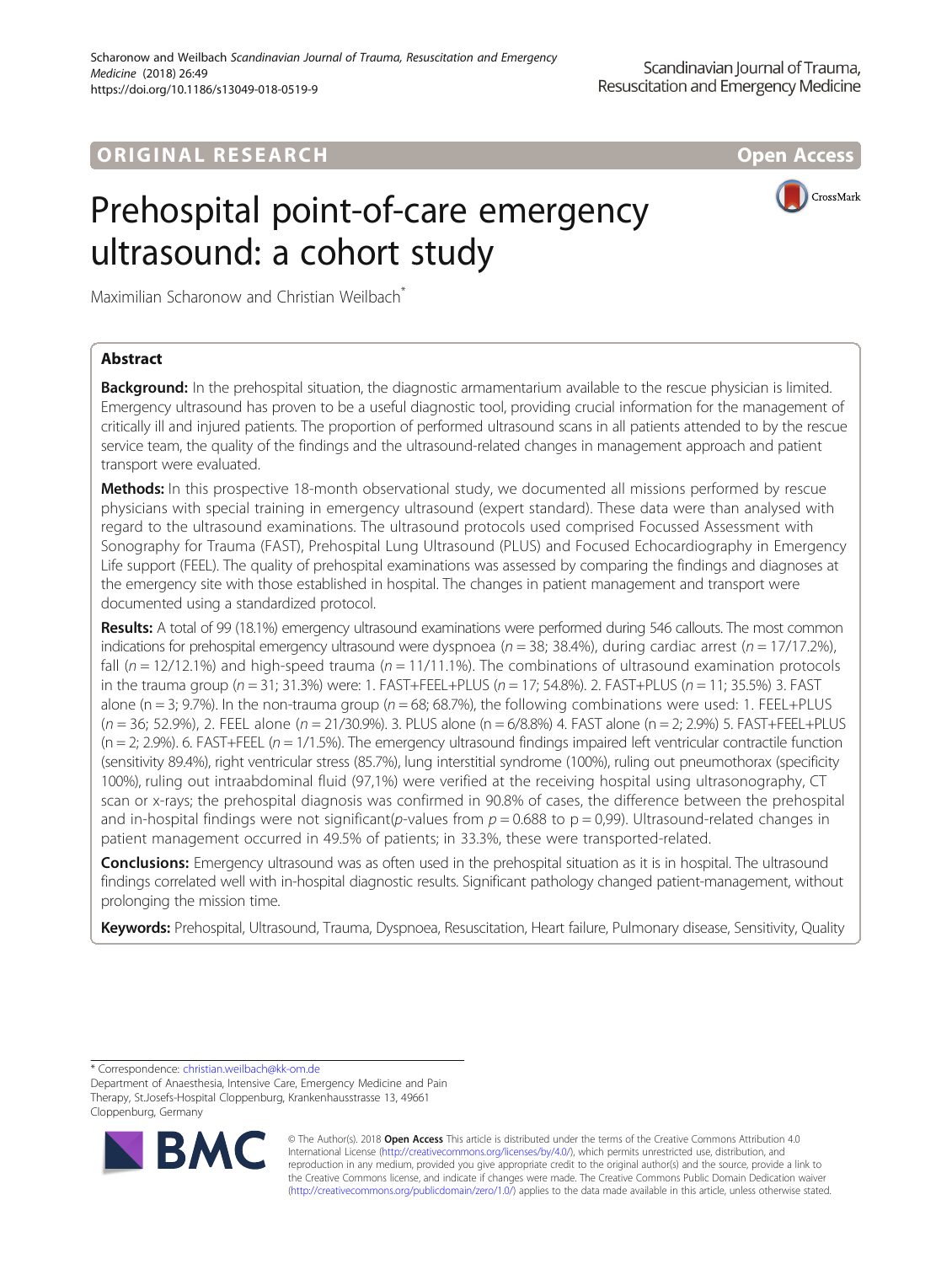# Background

At the scene of an emergency, the diagnostic armamentarium available to the emergency physician, in addition to clinical examination and history, is limited to "basic monitoring", including ECG, pulse oximetry, cuff-based blood pressure measurements, and, following intubation, measurements of CO2 in expired air by means of capnometry. However, some critical diagnostic questions cannot be addressed using these tools  $[1-6]$  $[1-6]$  $[1-6]$  $[1-6]$ .

In an emergency situation, ultrasonography can provide guiding insights into a patient's condition or injury pattern [[1,](#page-8-0) [3](#page-8-0)–[7](#page-8-0)] and is considered to be a highest-priority techno-logical tool that deserves evaluation [[8\]](#page-8-0).

In trauma patients, guiding ultrasound findings with a direct impact on acute patient management are intraabdominal or intrathoracic free fluid, [[9\]](#page-8-0) and pneumothorax [\[4](#page-8-0), [10](#page-8-0)].

In critically ill patients with e.g. hypotension, ultrasonography can help to identify the underlying condition, such as impaired myocardial contractile function, hypovolaemia, pericardial effusion, pulmonary embolism, among other, so that further treatment can be initiated with more confidence [\[1](#page-8-0)], as already been shown for the treatment in the hospital [\[11](#page-8-0)]. This is of special importance since some treatment approaches may lead to opposite effects. This also applies to dyspnoea as the principal symptom; in this case, ultrasonography can differentiate between lung interstitial syndrome and lung consolidation as the underlying condition.

For example, if in a patient with critical hypotension significant intraabdominal free fluid is ultrasonographically detected after trauma, the treatment would be different to the same patient without free fluid, but with signs of congestive heart failure (impaired left ventricular contractile function, lung interstitial syndrome).

In contrast to the now widespread adoption of ultrasound scanners in departments of anaesthesiology and intensive care units, mobile ultrasound systems are less commonly used in prehospital emergency medicine [\[9](#page-8-0)]. This may be due to the fact that these mobile scanners are not part of the standard equipment for rescue service vehicles covered by public payers in Germany, so funding has to be obtained from other sources (district administration, donations etc.).

### Research question

The aim of this study on prehospital emergency ultrasound is to evaluate the range of valuable prehospital situations in which ultrasound was used, the quality of ultrasound findings and other factors influencing the rescue service mission and patient transport, if the same indication criteria as those applied to in-hospital (admission) examinations are used.

# **Methods**

## Study design and setting

Designed as an observational study, we conducted a research project at a rural rescue service base in which we documented and analysed with regard to emergency ultrasound all rescue service missions during an 18-month period which were performed by rescue physicians with special training in emergency ultrasound who also received continuing education in emergency ultrasound and supervision after each mission.

### Participants

Eligible for performing these ultrasound examinations were rescue physicians who had regularly worked as rescue physicians for a period of at least 5 years and used ultrasound in the prehospital situation after completion of the relevant ultrasound courses (FAST, FEEL, AFS modules). In addition, these physicians experienced in emergency medicine participated in weekly ultrasound training sessions in the Department of Anaesthesiology and regularly performed specialist-grade ultrasound examinations as part of their daily clinical routine (intensive care unit, anaesthesia).

# Variables

The introduction of prehospital emergency ultrasound at the studied rescue service base and the preceding and ongoing training provided to rescue physicians were supported and described by a prospective study [\[1,](#page-8-0) [2,](#page-8-0) [9](#page-8-0), [10](#page-8-0), [12](#page-8-0)]. The questionnaires and protocols developed for the initial study were used further in this study for documentation and recorded, apart from patient-related information, the leading symptoms or emergency situations that triggered FAST, FEEL and PLUS examinations, the ultrasound examination time, the findings, and changes in patient management and transport organisation. Prior to the start of this study, situations leading to prehospital emergency ultrasound were defined based on the results of previous studies [\[1,](#page-8-0) [6\]](#page-8-0). The examinations (FAST, PLUS, FEEL) were triggered by both clinical symptoms (dyspnoea, cardiovascular arrest, abdominal pain, chest pain, among others) and the mechanism of injury (high-speed trauma, fall from a height > 2 m, among others).

# Data sources/measurement

Biometric and mission-related data (date, time, duration of mission, diagnosis, speciality, severity of disease/injury, etc.) from a standard emergency protocol filled out by a rescue physician (DIVIDOK Version EPRO-01030801) as well as the documentation of the FAST, FEEL and PLUS examinations (modified protocol from the previous study [[6\]](#page-8-0)) were collected over the entire study period.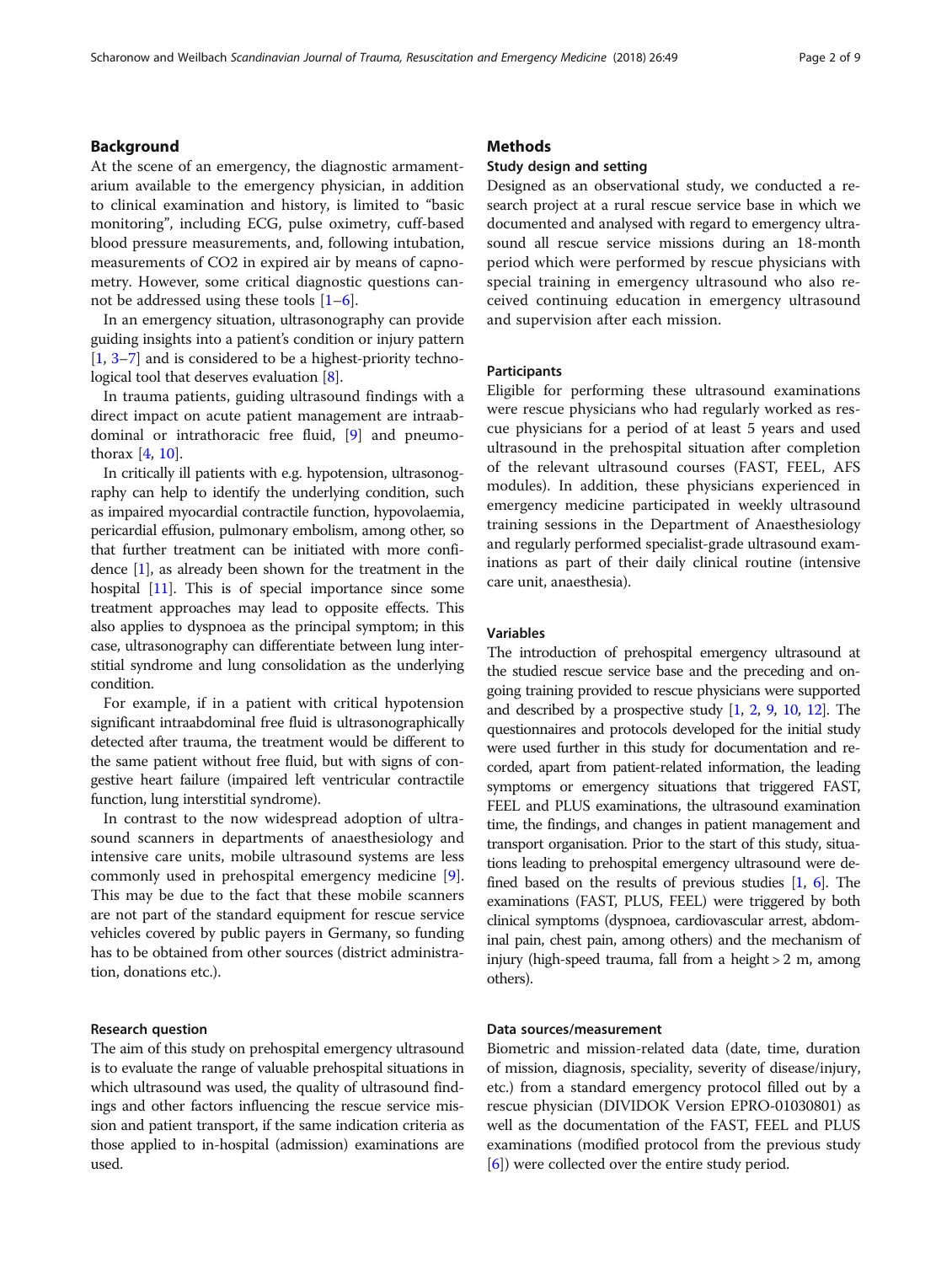The ultrasound scans at the emergency site were performed using a mobile ultrasound scanner (Sonosite, MicroMaxx / sector array transducer P17/5–1 MHz).

Ultrasound examination times were measured by paramedics, using a stopwatch; the measurement started (with the scanner ready to be used) at the point in time the rescue physician took the transducer and ended at the moment the rescue physician handed the transducer back to the paramedic. The time spent on ultrasound examination during resuscitations was not included in the analysis. In this situation, the prepared ultrasound scanner was used for a maximum of 10 s each time, according to the resuscitation protocol described by Breitkreutz et al. [[12](#page-8-0)], integrated in the resuscitation algorithm of the ERC guideline. In the resuscitation situation, the term "FEEL" is used as a substitute only, as to date no definition of resuscitation-associated ultrasonography has been published.

To verify the quality of the prehospital ultrasound findings and diagnoses, these were compared with the in-hospital findings obtained in the receiving hospitals. For this end, the anonymized hospital discharge reports received by the rescue physicians were analysed by a study nurse, who was not aware of the prehospital examination results. Following parameters were investigated: left ventricular contractile function, lung interstitial syndrome, ruling out intraabdominal fluid, ruling out pneumothorax, and right ventricular stress.

In addition, data with regard to changes in patient management and transport were analysed. Apart from changes in the transport destination, the transport priority and monitoring requirements (accompanied by rescue physician or paramedic) were documented.

### Statistical methods

Data were analysed using the SPSS software package after consultation by the Centre for Biometry, Medical Informatics and Medical Technology at the Hannover Medical School. The statistical tests performed included testing for normality (Kolmogorov-Smirnov<sup>a</sup>, Shapiro-Wilk), the Mann-Whitney U test, the Levene test, and the McNemar test for repeated categorical data, among others.

#### Ethics committee approval

After receipt of the approval of the Ethics Committee of the Hannover Medical School (MHH) (No. 2896/2015) and the Ethics Subcommittee of the Medical Association of Lower Saxony, the study was conducted. The analysis of the anonymized mission-related data and the hospital discharge reports received after the rescue physician mission was exclusively performed by the rescue physicians involved.

## Results

During the study period of 18 months, prehospital emergency ultrasound scans were performed in 99 (18.1%) of the 546 patients treated by rescue physicians, either at the emergency site or during patient transport.

Significant differences were found among the biometric data with regard to the parameters listed in Table [1](#page-3-0).

More than half of the patients assessed with emergency ultrasound  $(n = 99)$  were medical cases  $(n = 68/68,7%)$ and about one quarter were trauma surgery cases  $(n = 31)$ 31,3%).

Most patients (based on all 546 missions) were classified as having a moderate to severe but not life-threatening disorders (NACA III), followed by NACA IV and NACA V. Each of the categories NACA I, II, VI and VII accounted for less than 7% of patients (Table [2](#page-4-0)).

Among the patients assessed with emergency ultrasound  $(n = 99)$ , 90.0% were categorised as NACA III to VI. In the category NACA VII (death confirmed after unsuccessful resuscitation), 9 patients underwent emergency ultrasound scans during resuscitation. During the resuscitations which achieved return of spontaneous circulation (ROSC) (NACA VI), 8 of 10 patients had an ultrasound scan, while in 2 patients (allergic shock, STEMI) an ultrasound scan was not required as spontaneous circulation returned quickly.

Among the patients assessed with emergency ultrasound, the mean NACA score was significantly higher in the non-trauma patient group compared with the trauma patient group (Table [2\)](#page-4-0).

The mean mission time in the emergency ultrasound group (40 min 26 s) was longer compared with the mean mission time in the total (patient population (34 min 12 s) (Table [2\)](#page-4-0).

The mission time with and without ultrasound examination was analysed in each NACA score group (NACA III to NACA VI). It has been shown, that there is no significant difference between the mission times with or without ultrasound examination (NACA III: 41,1 min vs. 40,7 min, p = 0,822; NACA IV: 40,1 min vs. 36,04 min,  $p = 0.12$ ; NACA V: 41,1 min vs. 40,8 min,  $p = 0.904$ ; NACA VI: 60,9 min vs. 54,5 min,  $p = 0.551$ ).

We also performed a regression analysis to identify the variables which affect the mission times. Two variables (NACA III to VI and ultrasonography) were tested to have the influence on the mission time. NACA changed the mission time significantly ( $p < 0.001$ ) but not the ultrasonography ( $p = 0.123$ ). In the NACA category I and II no missions with ultrasound examination were performed.

The prehospital emergency ultrasound was most often used in patients with dyspnoea prior to cardiac arrest as well as fall, followed by high-speed trauma, hypotension and polytrauma. All other indications occurred in less than 5% of cases (Table [3\)](#page-5-0).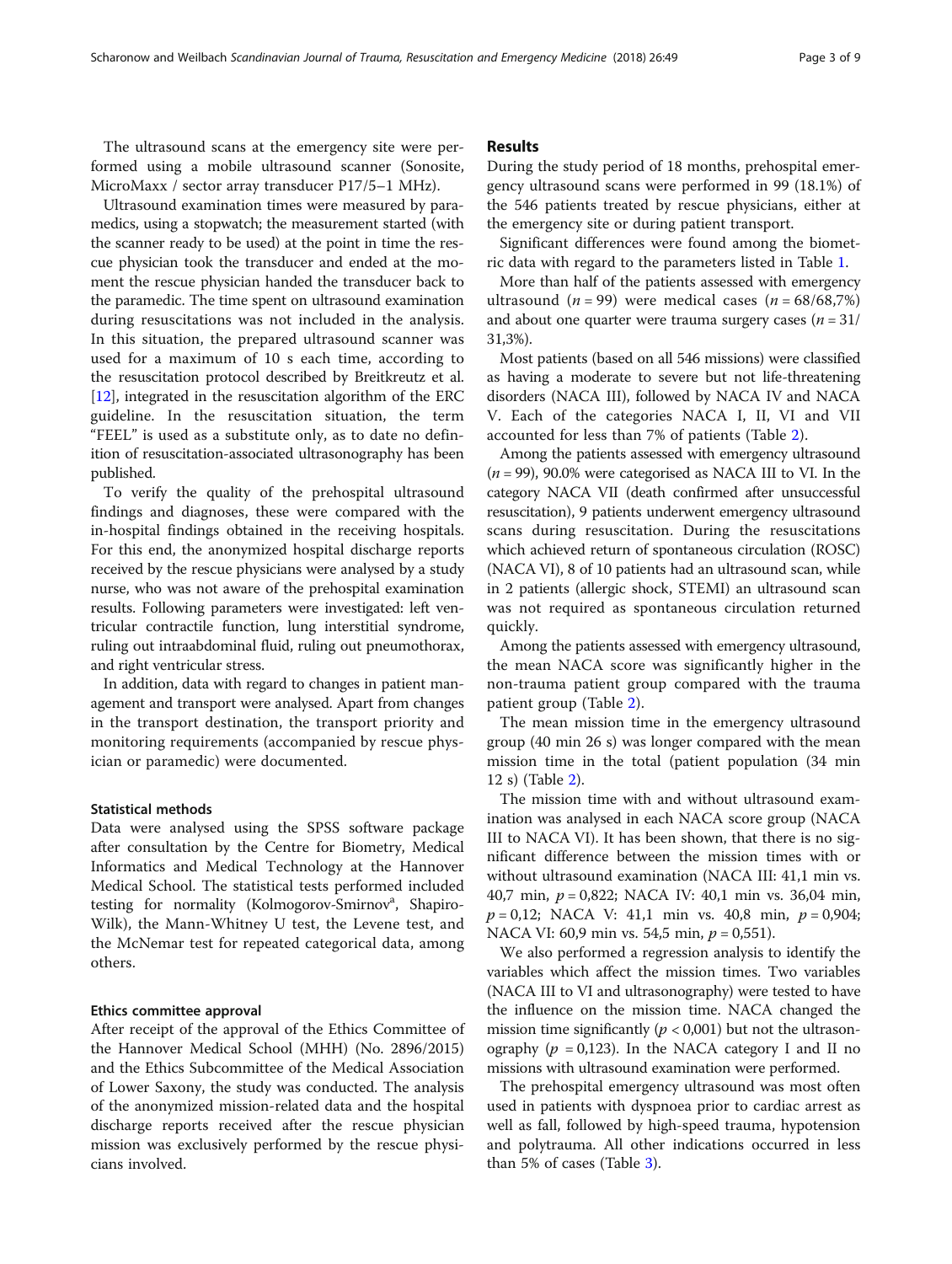|                 | n (%)                    | Age (years)                           | BMI                                   | HR Initially / at<br>handover  | BP Initially / at<br>handover | SpO2 Initially / at<br>handover             |
|-----------------|--------------------------|---------------------------------------|---------------------------------------|--------------------------------|-------------------------------|---------------------------------------------|
| Total pts.      | $n = 546$                | 57,8 (o 25,6)                         |                                       |                                |                               |                                             |
| 3               | $n = 313(57.3%)$         | 55.0 ( $\sigma$ 24.6)                 |                                       |                                |                               |                                             |
|                 | $(313vs.233: p = 0.001)$ | $(55.0 \text{ vs. } 61.4; p = 0.004)$ |                                       |                                |                               |                                             |
| $\Omega$        | $n = 233(42.7%)$         | $61.4$ ( $\sigma$ 26.5)               |                                       |                                |                               |                                             |
| US pts.         | $n = 99(18.1\%)$         | $63.4$ ( $\sigma$ 23.7)               |                                       |                                |                               |                                             |
| $\delta$ US pts | $n = 59(18.8%)$          | $60.1$ ( $\sigma$ 22.8)               |                                       |                                |                               |                                             |
|                 | Tr 19 (61.3%)            |                                       |                                       |                                |                               |                                             |
|                 | nTr 40 (58.8%)           |                                       |                                       |                                |                               |                                             |
| $9$ US pts      | $n = 40 (17.2%)$         | $68.2$ ( $\sigma$ 24.2)               |                                       |                                |                               |                                             |
|                 | Tr 12 (38.7%)            |                                       |                                       |                                |                               |                                             |
|                 | nTr 28 (41.2%)           |                                       |                                       |                                |                               |                                             |
| Trauma          | US $n = 31$ (31.3%)      | 40.7                                  | 24.6                                  | 95.0 / 85.6                    | 140.8 / 138.8                 | 97.7 / 98.1 (97.7 vs. 83.1<br>$p < 0.001$ ) |
|                 |                          | $(40.7 \text{ vs. } 73.7: p < 0.001)$ | $(24.6 \text{ vs. } 28.1: p = 0.008)$ | (85.6 vs. 94.4:<br>$p = 0.046$ |                               | $(98.1 \text{ vs. } 94.4; p = 0.013)$       |
| Non-trauma      | US $n = 68(68.7%)$       | 73.7                                  | 28.1                                  | 87.8 / 94.4                    | 142.2 / 133.5                 | 83.1 / 94.9                                 |

<span id="page-3-0"></span>Table 1 Biometric data

♂ male, ♀ female, BMI body mass index, HR heart rate, BP blood pressure, US ultrasound, pts. patients, Tr Trauma, nTr non-trauma, σ standard deviation

The FAST, FEEL and PLUS ultrasound protocols were used in combination in the majority of examinations. A FAST emergency ultrasound examination was performed in all trauma patients, while the majority of patients with the most common principal symptom "dyspnoea" underwent a PLUS examination. FEEL examinations were performed in all patients after resuscitation, with the exception of 2 patients with fast ROSC.

Among the altogether 99 patients assessed with emergency ultrasound, the combinations of the various protocols were as follows: 36 patients (36.4%) underwent FEEL and PLUS examinations, 21 (21.2%) FEEL alone, 19 patients (19.2%) FAST, FEEL and PLUS examinations, 11 (11.1%) FAST and PLUS examinations, 6 (6.1%) PLUS alone and 5 (5%) FAST alone.

The following combinations were used in the trauma group and in the non-trauma group: In the trauma group with 31 patients, 17 (54.8%) patients underwent FAST, FEEL and PLUS examinations, 11(35.5%) FAST and PLUS examinations, and 3 (9.7%) FAST alone.

In the non-trauma group with 68 patients, 36 (52.9%) patients underwent FEEL and PLUS examinations, 21 (30.9%) FEEL alone, 6 (8.8%) PLUS alone, 2 (2.9%) FAST alone and 2 (2.9%) FAST, FEEL and PLUS examinations.

The mean ultrasound examination time with the FEEL protocol was 58 s, with FAST 1 min 2 s, with FAST and PLUS 1 min 14 s, with FEEL and PLUS 1 min 45 s, and with PLUS alone 33 s. The mean time for the complete ultrasound examination (FAST, FEEL and PLUS) was 2 min 27 s.

The examiners rated the imaging conditions with FAST examinations as "good" in 94.4% of cases  $(n = 34)$  and in the remaining cases ( $n = 2$ ; 5.6%) as sufficient; in 1 case, placement of the transducer was complicated by a pelvic sling. With FEEL examinations  $(n = 77)$ , examination quality was rated as sufficient in 71 (92.2%) cases and as poor in 6 (7.8%) cases. The subcostal  $(n = 34;$ 44.2%) and the apical  $(n = 22/28.6%)$  transducer placement locations were rated as the best positions for FEEL examinations. In 4 (5.2%) patients, the heart could not be visualised in an adequate time from any transducer position due to poor imaging conditions.

In the non-trauma patient group, prehospital echocardiography (FEEL) was performed in 50 cases. Amoung this group normal contractile function was found in 20 (40%) patients and impaired myocardial contractile function in 30 (60%) patients. While in hospital, 39 patients underwent follow-up echography; 34 pairs could be created which were analysed for impaired myocardial contractile function in both the prehospital and in-hospital examinations. Out of 34 pairs in the prehospital situation, normal left ventricular contractile function was found in 13 (38,2%) patients and impaired left ventricular contractile function in 21 (61,8%) patients. In-hospital echocardiography demonstrated good left ventricular contractile function in 11 (32,4%) patients and impaired contractile function in 17 (50%) patients  $(n = 34$ , sensitivity 89,4%; specificity 73,33%; positive/negative predictive value 0,809/0,846) The difference between the prehospital and in-hospital findings was not significant ( $p = 0.688$ , McNemar test for repeated categorical data of the same patient).

For the parameter "right ventricular stress", the prehospital (ultrasound) examination was compared with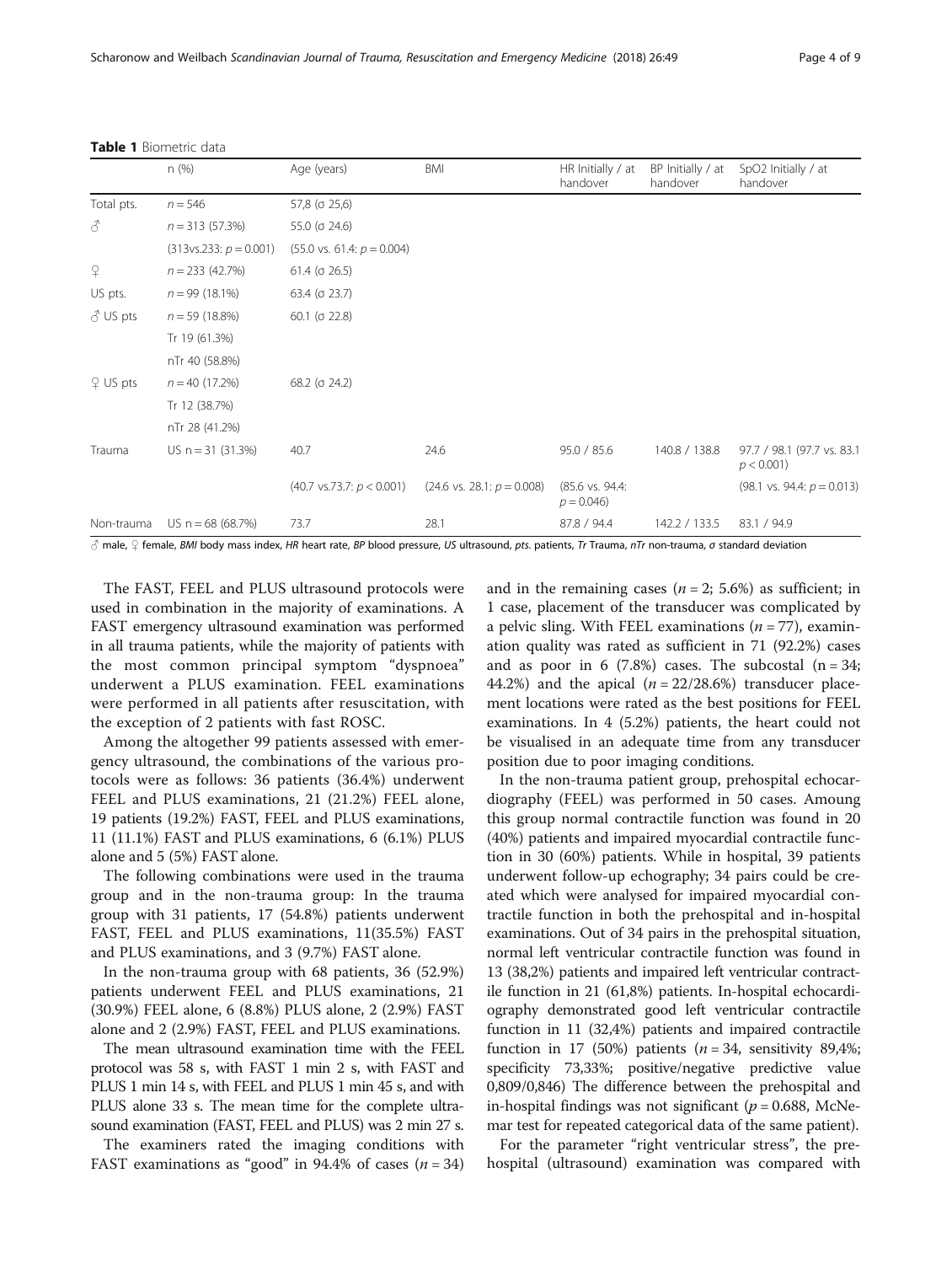|                          | Patient admission                                                                                                                                 | <b>NACA</b>                                                 | Mission time                                                                                |  |  |
|--------------------------|---------------------------------------------------------------------------------------------------------------------------------------------------|-------------------------------------------------------------|---------------------------------------------------------------------------------------------|--|--|
| Total pts. ( $n = 546$ ) | Admission unit:                                                                                                                                   | $\varnothing$ 3.7                                           | 34:12 min (o 15:46)                                                                         |  |  |
|                          | CED ( $n = 383/70.3\%$ )                                                                                                                          | 3.7 vs. 4.5: $P < 0.001$ (o 1.3 /<br>$Cl$ 3.55-3.78)        |                                                                                             |  |  |
|                          | ICU ( $n = 54/9.9%$ )                                                                                                                             | NACA:<br>$1(n = 18 / 3.3\%)$<br>$\parallel$ (n = 21 / 3.9%) |                                                                                             |  |  |
|                          | Shock room ( $n = 20/3.7\%)$                                                                                                                      |                                                             |                                                                                             |  |  |
|                          | OR $(n = 2/0.4\%)$                                                                                                                                |                                                             |                                                                                             |  |  |
|                          |                                                                                                                                                   | III ( $n = 222 / 40.7\%)$                                   | NACA IV-VI: 38:09 min                                                                       |  |  |
|                          |                                                                                                                                                   | IV ( $n = 140 / 25.7\%$ )                                   |                                                                                             |  |  |
|                          |                                                                                                                                                   | $V(n = 100 / 18.3%)$                                        |                                                                                             |  |  |
|                          |                                                                                                                                                   | VI $(n = 10 / 1.8\%)$                                       |                                                                                             |  |  |
|                          |                                                                                                                                                   | VII ( $n = 33 / 6.1\%$ )                                    |                                                                                             |  |  |
| US pts. $(n = 99)$       | Speciality:                                                                                                                                       | $\varnothing$ 4.5                                           | 40:26 min (σ 13:57)                                                                         |  |  |
|                          | Medical ( $n = 55/55,6%$ )                                                                                                                        | $( \sigma$ 1.2 / CI 4.25-4.74)                              |                                                                                             |  |  |
|                          | TS $(n = 27/27.3%)$                                                                                                                               | NACA:<br>$1(n = 1/1.0\%)$                                   |                                                                                             |  |  |
|                          | $NS (n = 3/3%)$                                                                                                                                   |                                                             |                                                                                             |  |  |
|                          | Uro ( $n = 2/2.0\%)$                                                                                                                              | $\ln(n=0)$                                                  |                                                                                             |  |  |
|                          | VS $(n = 1/1\%)$                                                                                                                                  | III ( $n = 18/18.2\%)$                                      | 37:52 min<br>After exclusion of longer patient transport<br>because of ultrasound findings. |  |  |
|                          | Neuro ( $n = 1/1\%$ )                                                                                                                             | IV ( $n = 35/35.4\%$ )                                      |                                                                                             |  |  |
|                          | Resuscitation with ROSC ( $n = 8/8.1\%$ )<br>showed above. (Resuscitations without<br>ROSC are not assigned to any speciality<br>$n = 9/9.1\%$ ). | $V(n = 28 / 28.3\%)$                                        |                                                                                             |  |  |
|                          |                                                                                                                                                   | VI $(n = 8 / 8.1\%)$                                        |                                                                                             |  |  |
|                          |                                                                                                                                                   | VII $(n = 9 / 9.1\%)$                                       |                                                                                             |  |  |
| Trauma $(n = 31)$        |                                                                                                                                                   | $\varnothing$ 4.0                                           | 40:35 min (σ 11:54)                                                                         |  |  |
|                          |                                                                                                                                                   | 4.0 vs. 4.74: $P < 0.001$ (o 0.93,<br>$Cl$ 3.66-4.34)       |                                                                                             |  |  |
| Non-trauma ( $n = 68$ )  |                                                                                                                                                   | Ø 4.74                                                      | 40:21 min (σ 14:48)                                                                         |  |  |
|                          |                                                                                                                                                   | (σ 1.25, CI 4.43-5.04)                                      |                                                                                             |  |  |

#### <span id="page-4-0"></span>Table 2 Admission unit and speciality, NACA, mission time

pts patients, CED central emergency department, US ultrasound, OR operating room, TS trauma surgery, NS neurosurgery, uro urology, VS vascular surgery, neuro neurology, ROSC return of spontaneous circulation, CI confidence interval

imaging studies in the hospital (ultrasonography, CT scan); in 6 of 7 cases the prehospital diagnosis was confirmed (sensitivity 85,7%).

In 72 patients, a prehospital lung ultrasound (PLUS) was performed. Lung interstitial syndrome diagnosed with prehospital ultrasound scan was correlated with the findings of conventional chest x-rays in the hospital. In this subgroup there were 18 (25%) positive PLUS examination findings and 17(23,6%) positive chest x-ray findings (sensitivity 100%; specificity 96,15% positive/negative predictive value 1,0/0,96). Once again, the difference between the prehospital ultrasound findings and the findings of in-hospital investigations was not significant.

In 71 PLUS examinations, the diagnosis "ruling out pneumothorax" was confirmed (specificity 100%) by the examinations in the hospital.

Out of 33 FAST exams free fluid in the Koller pouch was shown in one patient; this finding was later confirmed in the hospital with ultrasonography and CT scan. In another patient, the presence of free fluid in the pouch of Douglas suspected during the prehospital ultrasound examination was not confirmed by CT scan and ultrasonography in the hospital.

In 2 cases, the bleeding (one from a perforated infrarenal abdominal aortic aneurysm into the retroperitoneal space and one mesenteric bleeding after a fall) could not be detected via the FAST I to IV transducer positions. Bleeding was diagnosed in the subxiphoid view when the transducer was tilted caudally; in one case already during the prehospital examination and in the other only after admission to hospital (specificity 97,1%).

Considering the combined prehospital findings (clinical examination, emergency ultrasound) the prehospital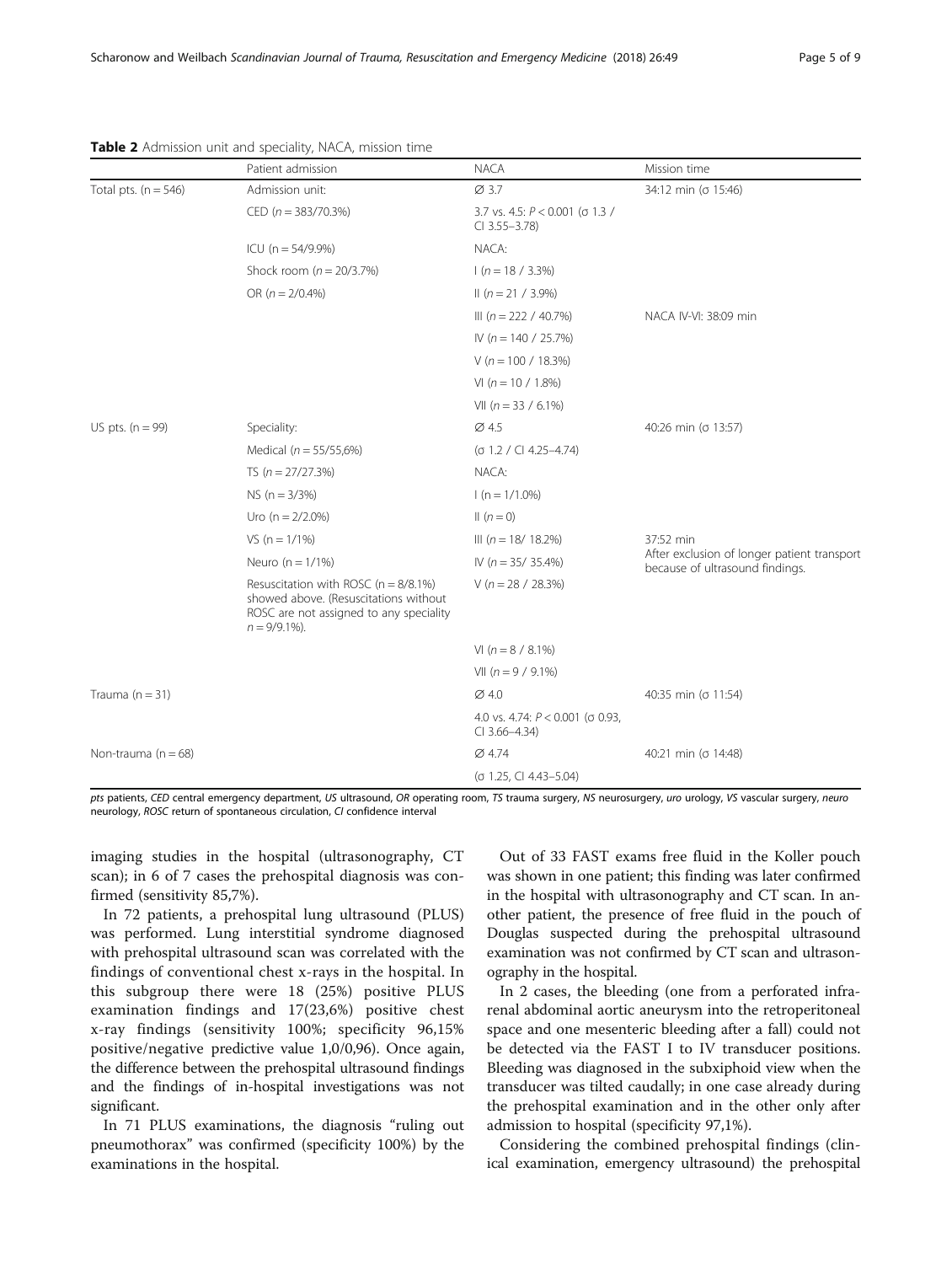<span id="page-5-0"></span>

| <b>Table 3</b> Indications and procedures |
|-------------------------------------------|
|-------------------------------------------|

|                   | Indications:                        | 1st priority                                               | 2nd priority                                         | 3rd priority                                       |
|-------------------|-------------------------------------|------------------------------------------------------------|------------------------------------------------------|----------------------------------------------------|
| Trauma            |                                     |                                                            |                                                      |                                                    |
| $n = 31 / 31.3\%$ | High-speed trauma $n = 11 / 35.5\%$ | FAST $n = 11$ (100%)                                       | PLUS $n = 10 / 90.9\%$                               | FEEL $n = 3 / 27.3%$                               |
|                   | Polytrauma $n = 9 / 29.0\%$         | FAST $n = 9 / 100\%$                                       | PLUS $n = 9/100\%$                                   | FEEL $n = 6 / 66.7\%$                              |
|                   | Fall $n = 8 / 25.8\%$               | FAST $n = 8 / 100\%$                                       | PLUS $n = 6 / 75.0\%$                                | FEEL $n = 6 / 75.0\%$                              |
|                   | Resuscitation $n = 2 / 6.5\%$       | FAST $n = 2/100\%$                                         | PLUS $n = 2/100\%$                                   | FEEL $n = 2 / 100\%$                               |
|                   | Chest trauma $n = 1 / 3.2\%$        | PLUS $n = 1/100\%$                                         | FEEL $n = 0$                                         | FAST $n = 1 / 100\%$                               |
|                   | Isol. abd. Trauma $n = 0$           | $FAST n = 0$                                               | FFFI $n=0$                                           | PLUS $n = 0$                                       |
| Non-trauma        |                                     |                                                            |                                                      |                                                    |
| $n = 68 / 68.7\%$ | Dyspnoea $n = 38/55.9%$             | PLUS $n = 35/92.1\%$ (6 $\times$<br>PLUS alone $=15.8\%$ ) | FEEL $n = 29/76.3%$<br>$(3 \times$ FEEL alone =7.9%) |                                                    |
|                   | Resuscitation $n = 15 / 22.1\%$     | FEEL $n = 15/100\%$                                        | PLUS $n = 3 / 20.0\%$                                | FAST $n = 1 / 6.7\%$                               |
|                   | Hypotension $n = 8 / 11.8\%$        | FEEL $n = 8 / 100\%$                                       | $FAST n = 1 / 12.5%$                                 | PLUS $n = 5$ /62.5% all PLUS<br>combined with FEEL |
|                   | Chest pain $n = 4 / 5.9%$           | FEEL $n = 3 / 75%$                                         | PLUS $n = 2/50\%$ (1 $\times$<br>PLUS alone)         | $FAST n = 0$                                       |
|                   | Acute abdomen $n = 2 / 2.9\%$       | FAST $n = 2 / 100\%$                                       |                                                      |                                                    |
|                   | Unclear symptoms $n = 1 / 1.4\%$    | FEEL $n = 1 / 100\%$                                       |                                                      |                                                    |

FAST Focused Assessment with Sonography for Trauma, PLUS Prehospital Lung Ultrasound, FEEL Focused Echocardiography in Emergency Life Support

diagnosis "left ventricular decompensation" was confirmed in 89.5% of cases (19 positive prehospital findings vs. 17 positive in-hospital findings).

In 12 out of 99 cases (12.1%), the treating rescue physician arrived at the diagnosis "COPD exacerbation/ pneumonia"; this diagnosis was confirmed in hospital in 11 patients (91.7%).

The correctness of the prehospital diagnosis in patients who underwent an ultrasound examination at the emergency site was confirmed in 90.8% of cases.

The emergency ultrasound findings triggered changes in altogether 66 invasive and non-invasive treatments in 49 (49.5%) of 99 patients. In the trauma patient group  $(n = 31)$ , this was the case in 12 (38.7%) patients, while among non-trauma patients ( $n = 68$ ) management was changed in 37 (54.4%) cases.

After ultrasound examination, patient transport destination, patient transport priority or monitoring requirements (e.g. patient does not need to be accompanied by a physician), changed in 33 of 99 cases (16 of 31 trauma cases; 17 of 68 non-trauma patients); the differences between the groups were statically significant ( $p = 0.009$ ). For example, based on the prehospital ultrasound findings at the emergency site, 'shock room' management in the destination hospital (shock room alarm) was avoided in 8 cases, while 9 patients were transported to a more distant specialist hospital after ruling out free abdominal fluid, or in one case a stable patient with perisplenic free fluid was directly (not via the emergency rooms) transferred to the CT and from there to the operating room.

Altogether 17 resuscitations (8 x ROSC) were included in the study. At a time of the clinical decision to terminate the resuscitation and after ruling out other causes (cardiac tamponade, massive pulmonary embolism) of cardiovascular arrest, ultrasound imaging to confirm the absence of heart wall motion was performed.

# **Discussion**

# Key results

In our study a total of 99 (18.1%) emergency ultrasound examinations were performed during 546 callouts. The most frequent indications for the performance of prehospital emergency ultrasound were dyspnoea  $(n = 38)$ ; 38.4%), during cardiac arrest ( $n = 17/17.2$ %), fall ( $n = 12/$ 12.1%) and high-speed trauma  $(n = 11/11.1\%)$ . In most cases, combinations of ultrasound examination protocols were applied (FAST/FEEL/PLUS).

Ultrasound-related changes in patient management occurred in 49.5% of patients. The emergency ultrasound findings were confirmed in 90.8% of cases in the hospital.

# Limitations

The aim of this study was to identify the range of emergency situations in which prehospital ultrasound was used while excluding "confounders" (except potential investigator subjectiveness). In prehospital emergency medicine, the ideal situation of a rescue team achieving expert standard in both emergency treatment and emergency ultrasound is not always given. The results of this study with a rate of emergency ultrasound examinations of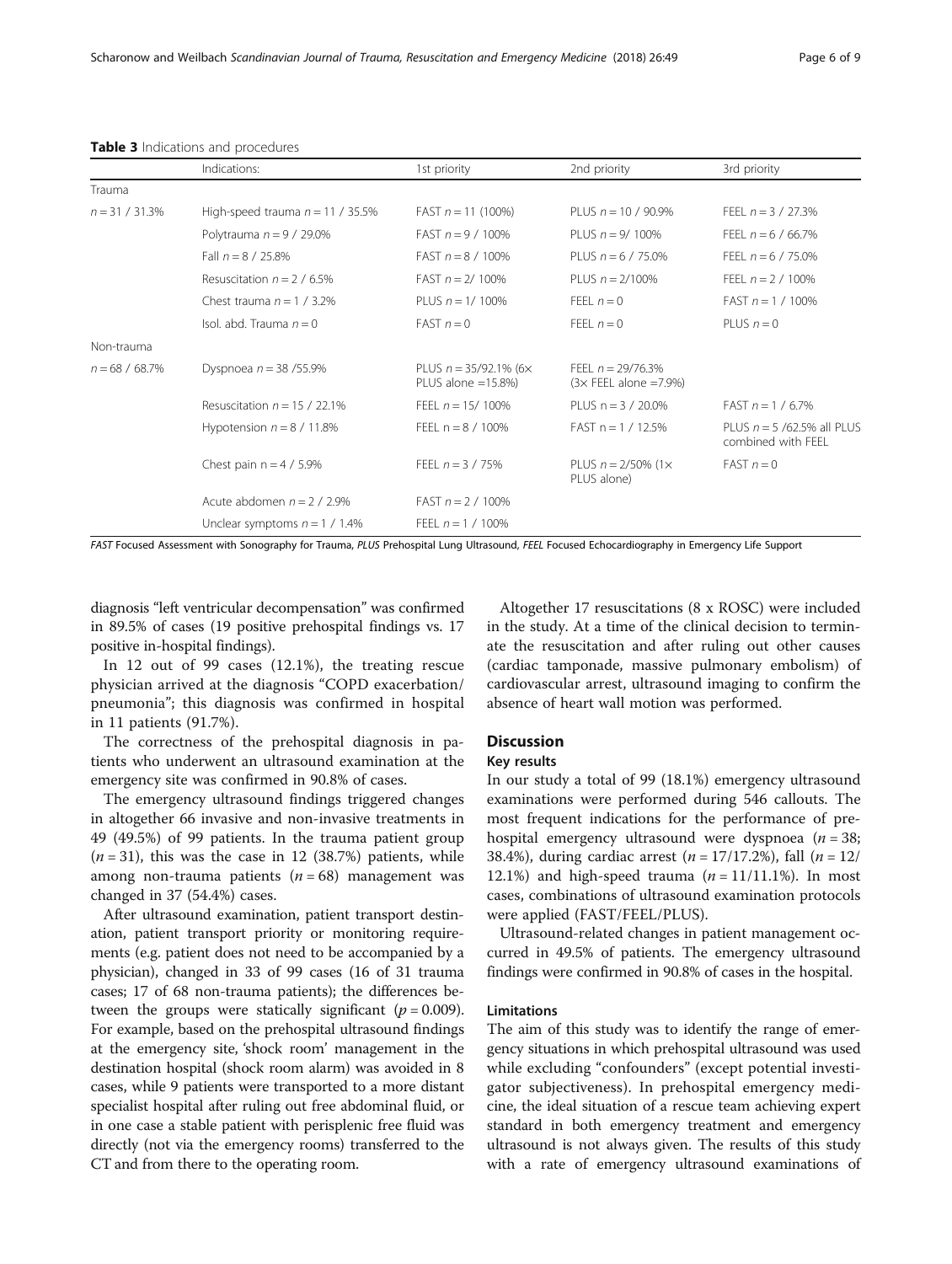approximately 18% cannot be applied to the standard operation of a rescue physician base, including our own.

Some limitations of the study refer to the methods. The ultrasound images at the site of emergency were not stored for a subsequent analysis. The findings of prehospital ultrasound examinations had to be compared with in-hospital results obtained not only by ultrasound, but also by different methods (CT-scans, x-rays) with different range of sensitivity and specificity, which may affect the diagnostic accuracy.

Finally the results might differ in a bigger population, where more patients with positive findings can be ruled in.

In the acute management of critically ill and injured patients, emergency ultrasonography is one of the established diagnostic modality in hospital care, both in the emergency department and on the wards. A number of important life-threatening conditions can—without delay—be detected by ultrasound examinations [\[1](#page-8-0)–[3,](#page-8-0) [5](#page-8-0), [6,](#page-8-0) [13,](#page-8-0) [14\]](#page-8-0).

Besides the detection of free fluid, indicative of acute intraabdominal or intrathoracic bleeding, the lack of pleural sliding in patients with pneumothorax is another "guiding ultrasound finding" in trauma patients with impact on acute management [[10\]](#page-8-0).

In patients with "hypotension" as the principle symptom, the cause (pulmonary embolism, impaired contractile function, pericardial effusion, hypovolaemia) can be identified by ultrasound scanning and the further diagnostic workup and treatment can be started immediately with a high degree of confidence.

The same applies to "dyspnoea" as the principal symptom. Ultrasonography can help identifying many conditions in the differential diagnosis of dyspnoea (pulmonary embolism, heart failure, pericardial effusion, pneumonia, among others) [\[1](#page-8-0), [2,](#page-8-0) [4](#page-8-0), [5\]](#page-8-0).

Ultrasound examinations might be as useful and beneficial for establishing the diagnosis in rescue medicine at the emergency site as they are in a hospital setting.

The percentage of emergency ultrasound examinations in this study (18,1%) exceeds the extent of prehospital ultrasound examinations reported in other and our previous studies  $(0.9 \text{ to } 6.5\%)$  by far  $[6, 15]$  $[6, 15]$  $[6, 15]$  $[6, 15]$ , but is in the same order of magnitude as the results of the study by Andersen et al. on the use of ultrasound examinations in a hospital setting [[11\]](#page-8-0). In their study, every physician had a pocket-size ultrasound scanner readily available. During admission to hospital, ultrasound examinations were performed on 20.1% of patients (199 of 992 patients). The results of our study indicate that emergency ultrasound examinations can be performed as frequently at the emergency site in the prehospital situation as they are in the emergency department of a hospital.

The significantly higher mean NACA score in patients assessed with emergency ultrasound could be explained by the fact that in the most seriously ill or injured patients the most extensive diagnostic workup was undertaken. For example, ultrasound examinations were only performed at the emergency site on patients categorised as NACA III to VII with only one exception (Table [2\)](#page-4-0).

Mean mission time increased with the severity of the condition (NACA score). Consequently, the mean mission time in the emergency ultrasound group (NACA 4.5) is longer compared with the mean mission time in the total (NACA 3.7) patient population (40 min 26 s and 34 min 12 s, respectively) (Table [2](#page-4-0)).

The ultrasound examination times were relatively short compared with other studies [[6,](#page-8-0) [16\]](#page-8-0). To perform a FAST or FEEL examination required approximately 1 min, while a PLUS examination required approximately half a minute (FAST: 1 min 2 s, FEEL:58 s, PLUS:33 s). This is in line with the examination times reported by Busch [\[17](#page-8-0)], which can be regard as an "expert standard". Studies with higher numbers of examiners (and cases), including our own studies, found longer ultrasound examination times [\[6](#page-8-0), [11,](#page-8-0) [16](#page-8-0)]. However, during rescue physician missions the average 3-min emergency ultrasound examination time is not exceeded.

In our study the prehospital emergency ultrasound did not prolong the mission time. This is one of the basic findings as time consumption for the examination is considered to be one of the major concerns [[8\]](#page-8-0).

The use of emergency ultrasound in 15 (88.2%) of 17 cardiac arrest patients (NACA VI and VII) was considered almost "obligatory". Only in two cases with resuscitation, the ultrasound examination recommended in the treatment algorithm was not performed due to the fast return of spontaneous circulation (1 case of anaphylaxis, 1 case of ST elevation myocardial infarction). The concept of ultrasonography with subxiphoid view during resuscitation (max. 10 s between two cardiac massage cycles) developed by Breitkreutz and Walcher [\[12,](#page-8-0) [18](#page-8-0)], among others, has thus become a standard procedure in our rescue physician missions. Certainly the clinical diagnostics and treatment stays prior to the use of technical equipment.

The choice of ultrasound protocol to be used for emergency ultrasound examinations in trauma patients (Table [3](#page-5-0)) is based on the seriousness of the risk associated with potential injuries [\[9](#page-8-0)]. By combining the standard examination according to the FAST protocol (detection of internal bleeding) with pleural and lung ultrasound (PLUS) and echocardiography (FEEL), important life-threatening conditions, such as pneumothorax and cardiac tamponade, can be ruled out [[14](#page-8-0)]. Thus, in our study PLUS and/or FEEL examinations were performed in over 90% of trauma patients in addition to FAST examinations (Table [3\)](#page-5-0).

In the non-trauma patients group, lung interstitial syndrome, impaired cardiac pump function and right ventricular stress play a prominent role. These conditions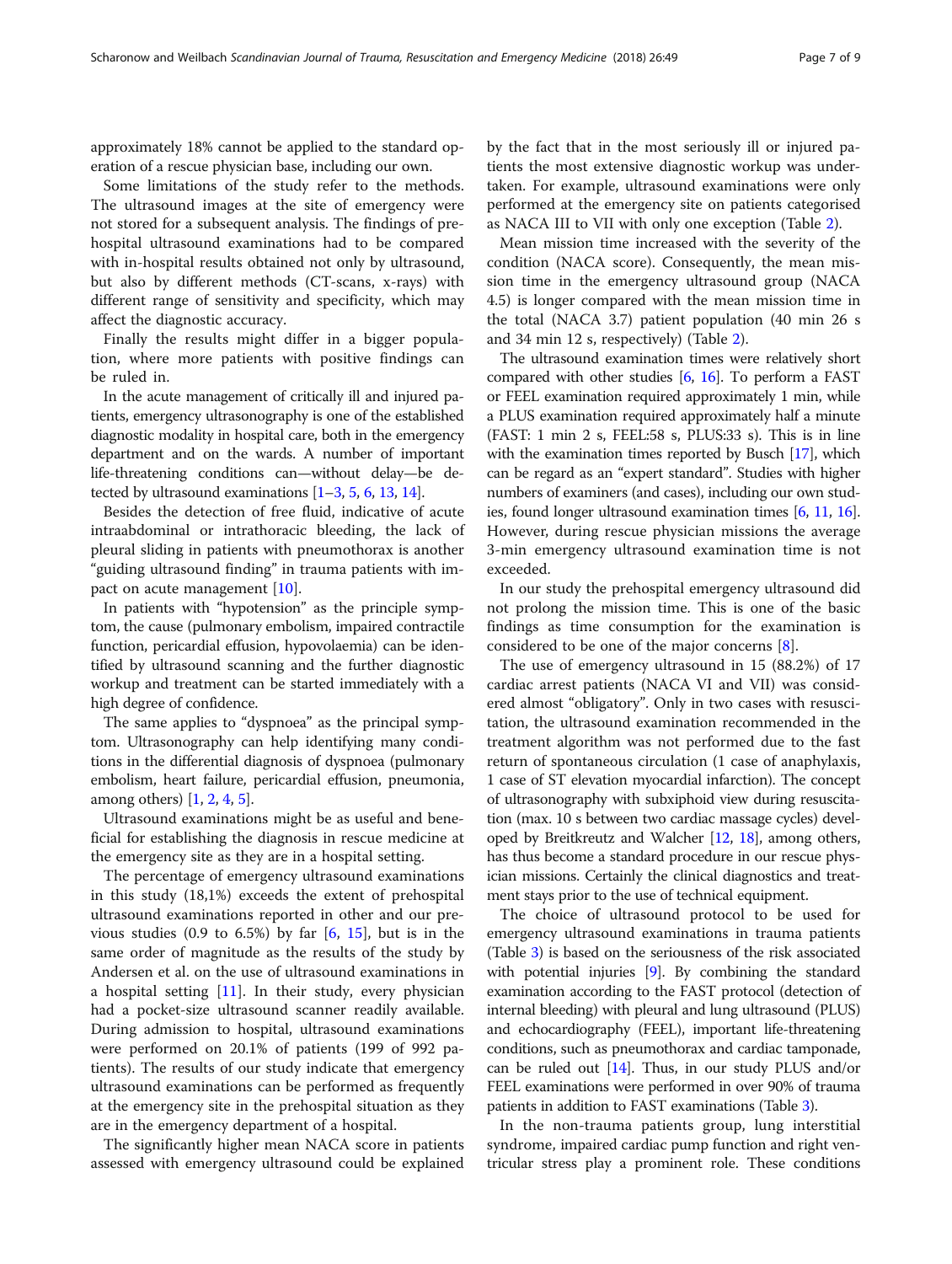were detected in most cases using cardiac and chest ultrasonography according to the FEEL and FEEL+PLUS protocols [\[5,](#page-8-0) [19](#page-8-0)] (Table [3](#page-5-0)).

In the majority of patients, the prehospital ultrasound examination findings were confirmed by in-hospital investigations (sensitivity: impaired left ventricular contractile function, 89.4%; right ventricular stress, 85.7%; lung interstitial syndrome: 100%).

Prosen et al. and Laursen et al. showed in their studies a high sensitivity for the finding "lung interstitial syndrome" (100 and 94.4%. respectively) [\[5](#page-8-0), [19](#page-8-0)].

According to our observations, lung ultrasound examinations to confirm or rule out interstitial fluid accumulation are performed rather infrequently. In a hospital setting, the most frequently used method to identify lung interstitial syndrome is conventional chest radiography.

We also found that not every patient underwent an ultrasound examination immediately after admission to hospital. For example, in case of cardiac recompensation (potentially already induced by prehospital treatment) it may not be possible to detect in the initial radiographs or CT scan the reduced cardiac pump function present in the acute phase.

The prehospital findings with regard to impaired left ventricular contractile function, right ventricular stress and lung interstitial syndrome were analysed in comparison with the in-hospital findings, using the McNemar test for repeated categorical data. The prehospital and in-hospital findings showed a high degree of agreement ( $P = 0.688$  to 1.0).

On this stage it is important to mention that the diagnostic accuracy of ultrasound in detecting or ruling out pulmonary embolism is still a matter of research [\[20](#page-8-0)]. Decisions based on ultrasound findings can save lifes, but also worsen the outcome, if ultrasound is trusted too much. We have to be cautious about making too early decisions based only on ultrasound findings without considering alternative diagnostic pathways.

A "change in management" in response to the prehospital emergency ultrasound findings occurred in 49 (49.5%) of 99 patients. Neesse et al. [\[16\]](#page-8-0) changed in patients diagnosed with acute coronary syndrome, heart failure and COPD the management in 25% of cases after prehospital ultrasound examinations of the lungs (FEEL, PLUS) and in 68% of patients the prehospital emergency ultrasound was rated as helpful.

In one third of patients, changes were made in response to prehospital ultrasound findings with regard to the destination and/or priority of patient transport or the monitoring requirements (e.g. rescue physician does not need to accompany patient during transport) or the procedures in the emergency department of the hospital (e.g. no shock room alarm).

It is an important aim of rescue service provision to emergency patients in rural areas to carefully use the resources both of the rescue service and the hospitals. If prehospital diagnosis helps to free medical staff, it improves the availability of the rescue physicians for other emergencies in the region.

In our study, the most common indication for prehospital emergency ultrasound was dyspnoea (38.4%). Since the cause of dyspnoea is often difficult to identify by physical examination alone (difficult differential diagnosis: cardiac decompensation vs. COPD/pneumonia) [\[5,](#page-8-0) [16,](#page-8-0) [19](#page-8-0)], and the seriousness of the risk is considered high in patients with this principal symptom, we suggest to consider performing a pleural and lung ultrasound in all patients presenting with this symptom. This applies to both the rescue physician mission and the management in the hospital.

However, diagnosis and treatment are not completed during the rescue physician mission but in hospital. In the prehospital situation, emergency ultrasound should be used to answer questions that improve the quality of care and the choice of the patient transport destination. Fast patient transport to a hospital (Table [2\)](#page-4-0) where the required diagnostic and therapeutic procedures (surgery, coronary or cerebral artery interventions, etc.) can be performed is another priority [\[21\]](#page-8-0). Prehospital emergency ultrasound should not be performed "because one knows how to do it"; it should be used because it provides a benefit to the patient at the emergency site.

The reason for the slow introduction of prehospital emergency ultrasound is the significant time and logistic effort required to train all rescue physicians at a rescue service base in emergency ultrasound to a level of proficiency where meaningful findings are obtained in less than 60 s or 120 s (FAST and FEEL, respectively). After in-depth training (e.g. based on Anaesthesia-Focussed Sonography (AFS) modules, Focused Abdominal Sonography for Trauma/Focused Echocardiography in Emergency Life Support (FAST/FEEL) courses) [[7,](#page-8-0) [12](#page-8-0), [13](#page-8-0)], maintaining and adding to these skills requires regular training sessions for all emergency physicians (at our emergency physician base at least 30 min per week).

### Conclusions

Emergency ultrasound was frequently performed in the prehospital setting and the physicians seemed to combine protocols based on the individual patient. The examinations revealed significant pathology that changed patientmanagement and prehospital ultrasound findings correlated well with in-hospital diagnostic findings.

#### Abbreviations

AFS: Anaesthesia-Focussed Sonography; BMI: Body mass index; BP: Blood pressure; CED: Central emergency department; CI: Confidence interval; COPD: Chronic obstructive pulmonary disease; CT: Computed tomography; ECG: Electrocardiography; ERC: European Resuscitation Council; FAST: Focused Assessment with Sonography for Trauma; FEEL: Focused Echocardiography in Emergency Life Support; HR: Heart rate; ICU: Intensive care unit; NACA: National Advisory Committee for Aeronautics scoring system of the severity in cases of